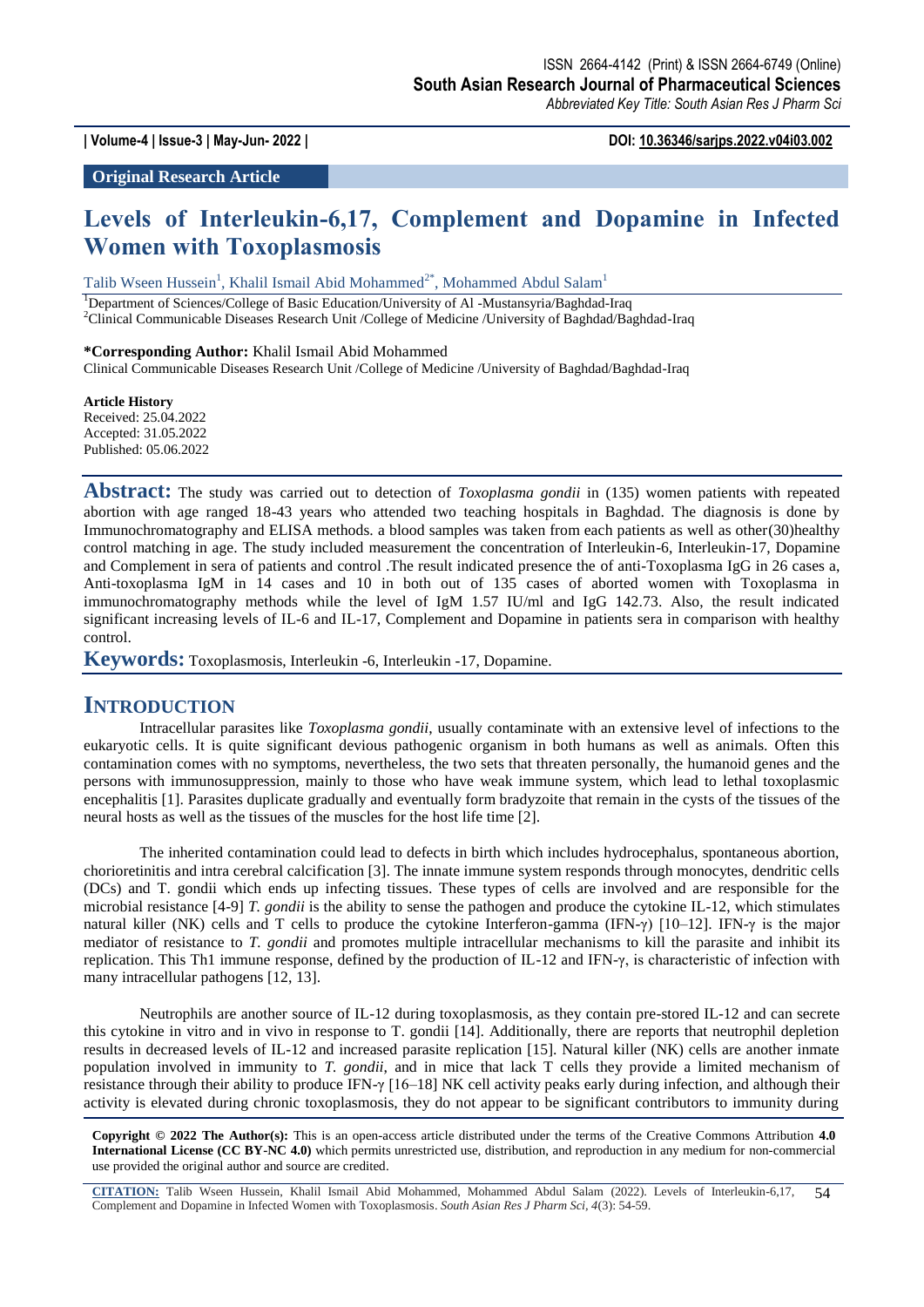the chronic stage of infection [19, 20]. NK cells can also act to promote adaptive immune responses. Thus, in the absence of CD4+ T cells, they can provide help to the CD8+ T cell response [21].

# **MATERIAL AND METHODS**

## **Study groups**

This research work was conducted in two teaching hospitals in Baghdad the patients' ages were between 18 to 43 years old. The patients were divided into two groups, which include suspected patients. Blood samples were collected from 135 women suspected as *T. gondii* infected which was tested and confirmed (clinically suspected cases) by specialist doctors and the other group was control including healthy individuals.

#### **Blood Samples**

The blood samples were taken from the participants' veins and were collected in pastoralized plastic tubes. Each sample was left for 30 minutes at room temperature in serum separator tubes in vertical position prior to centrifugation. The samples were centrifuged at 3000 rpm and kept for 5 min. The serum was collected from every sample using Eppendorf tube and was stored at –20°C. This sample was used to evaluate immunological and clinical biochemical aspects.

#### **Immunochromatographic assay**

About 100 µl of serum from each sample was added to the sample hole of the kit. The colour density is proportional to the antibody titer. The complexes (appears in colour band after 10 minutes) confirm that the test was performed correctly. This CerTest-Toxoplasma kit which is qualitatively determines the Toxoplasma in blood samples. Pre-coating was achieved to the membrane proceeding to test band region to the monoclonal antibodies of the mouse, it was achieved against Toxoplasma antigens. Through test, samples were reacted with conjugated colours (anti-Toxoplasma of monoclonal mouse microsphere (red antibodies)), the samples were dried before that, the combination then travelled to reach membranes via the act of capillaries. While samples move via the membranes tests, tinted particle were migrated. In positive results, certain antibodies that have existed on the membranes captured these particles which lead to appearance of red tinted line that can clearly observed while the other result appears in a green tinted line (the negative results that represent the control samples).

#### **IgM Toxoplasma antibodies and IgG determination**

To achieve the qualitative and quantitative investigation to IgG Toxoplasma gondii and IgM, two kinds of kits were used to detect the antibodies in infected women serums; these kits are (Toxoplasma IgM, EIA, enzyme immunoassay) and Toxoplasma IgG EIA enzyme immunoassay) (ACON Laboratories, Inc. San Diego, USA). Toxoplasma antibodies levels were assessed using ELISA technique. The level of IgM or IgG below 0.9 IU/ml was considered negative and from 0.9 to 0.99 IU/ml was equivocal limit and should be rechecked, while positive level was equal to 1.0 IU/ml or above.

#### **Quantitative estimation of the complement**:

Specimens for patients and healthy women for complement (C3,C4) were done by radioimmuno diffusion plate (LTA, Italy) according to method of Mancini, 1965 [22].

## **Estimation of the level of IL-6, IL-17 and Dopamine**

The levels of IL-6, IL-17 and dopamine were estimated in 50 patients who were found anti-Toxoplasma antibodies positive according to manual procedure of Cusabio Biotech (China).

#### **Statistical analyses**

The results were analyzed using Statistical Package for the Social Sciences (SPSS) version-18 (T-test).

# **RESULTS**

### **Diagnosis of** *T. gondii*

The anti-Toxoplasma IgM present in 14 cases with a percent 10.37 %,also , the anti-Toxoplasma IgG present in 26 cases with a percent of 19.25 % while both IgM and IgG present in only 10 cases with a percent of 20% out of 135 cases in Immunochromatography method (Table-1).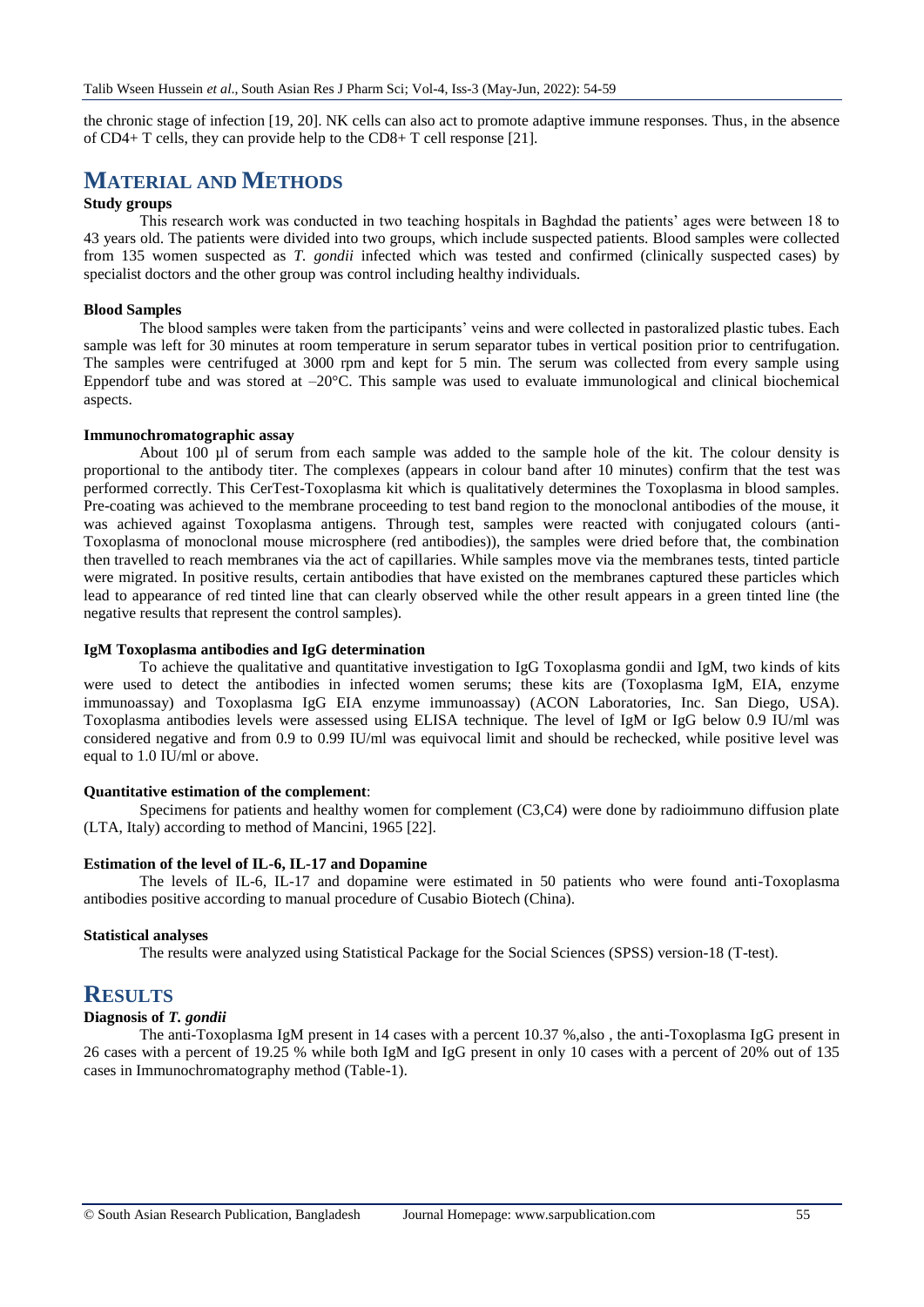### **Table-1: Distribution of anti-Toxoplasma gondii IgG and IgM antibodies using immunochromatography method in women with repeated abortion**

| Anti-Toxoplasma antibodies | <b>Total</b> | <b>Positive</b> |               | <b>Negative</b> |               |  |
|----------------------------|--------------|-----------------|---------------|-----------------|---------------|--|
|                            |              | No.             | $\frac{0}{0}$ | No.             | $\frac{0}{0}$ |  |
| IgM                        | 135          | 14              | 10.37         | 24              | 89.63         |  |
| IgG                        | 135          | 26              | 19.25         | 109             | 80.75         |  |
| $IgM + IgG$                | 135          | 10              | 7.40          | 125             | 92.60         |  |

The level of anti-Toxoplasma IgM present in 50 cases was 1.57 in comparison with healthy control 0.27 also, the level of anti-Toxoplasma IgG was 142.73 in comparison with healthy control 14.66 (Table-2).

## **Table-2: The Level of anti-Toxoplasma gondii IgM antibodies using ELISA method in infected women**

| <b>Treatment</b>       |       | Total   IgM IU/ml |      |
|------------------------|-------|-------------------|------|
|                        |       | Mean              | -SD  |
| Infected women         | - 50. | 1.57              | 1.64 |
| <b>Healthy Control</b> | 30    | 0.27              | 0.09 |

### **Table-3: The Level of anti-***Toxoplasma gondii* **IgG antibodies using ELISA method in Infected women**

| <b>Treatment</b>       |     | Total   IgG IU/ml |           |
|------------------------|-----|-------------------|-----------|
|                        |     | Mean              | <b>SD</b> |
| Infected women         | -50 | 142.73            | 94.66     |
| <b>Healthy Control</b> | 30  | 14.66             | 5.92      |

The level of C3 and C4 increased significantly in patients groups in comparison with healthy control (Tables 4 and 5).

#### **Table-4: The Level of C3 Complement Infected women and healthy control**

| <b>Treatment</b>     |     | Total $\int C3 \text{ mg/dl}$ |      |
|----------------------|-----|-------------------------------|------|
|                      |     | Mean   SD                     |      |
| Infected women       | -50 | $148.6$   55.7                |      |
| Healthy Control   30 |     | 129.7                         | 13.6 |

## **Table-5: The Level of C4 Complement Infected women and healthy control**

| Treatment              |    | Total   C4 mg/dl |      |
|------------------------|----|------------------|------|
|                        |    | <b>Mean</b>      | -SD  |
| Infected women         | 50 | 26.7             | 13.3 |
| <b>Healthy Control</b> | 30 | 23.2             | 48   |

The level of IL-6 pg/ml increased significantly in patients groups in comparison with healthy control (Table-6).

## **Table-6: The Level of Interleukin-6 in Infected women and healthy control**

| <b>Treatment</b>       |     | Total   IL-6 Pg/ml |       |
|------------------------|-----|--------------------|-------|
|                        |     | <b>Mean</b>        | ∣ SD  |
| Infected women         | -50 | 3.22               | -1.61 |
| <b>Healthy Control</b> | 130 | 1.78               | 0.68  |

The level of IL-17 pg/ml increased significantly in patients groups in comparison with healthy control (Table-7).

#### **Table-7: The Level of Interleukin-17 in Infected women and healthy control**

| <b>Treatment</b>       | <b>Total</b> | IL-17 $Pg/ml$ |      |
|------------------------|--------------|---------------|------|
|                        |              | Mean          | SD.  |
| Infected women         | 50           | 3.26          | 1.69 |
| <b>Healthy Control</b> | 30           | 1.61          | 0.69 |

The level of Dopamine ng/ml increased significantly in patients groups in comparison with healthy control (Table-8).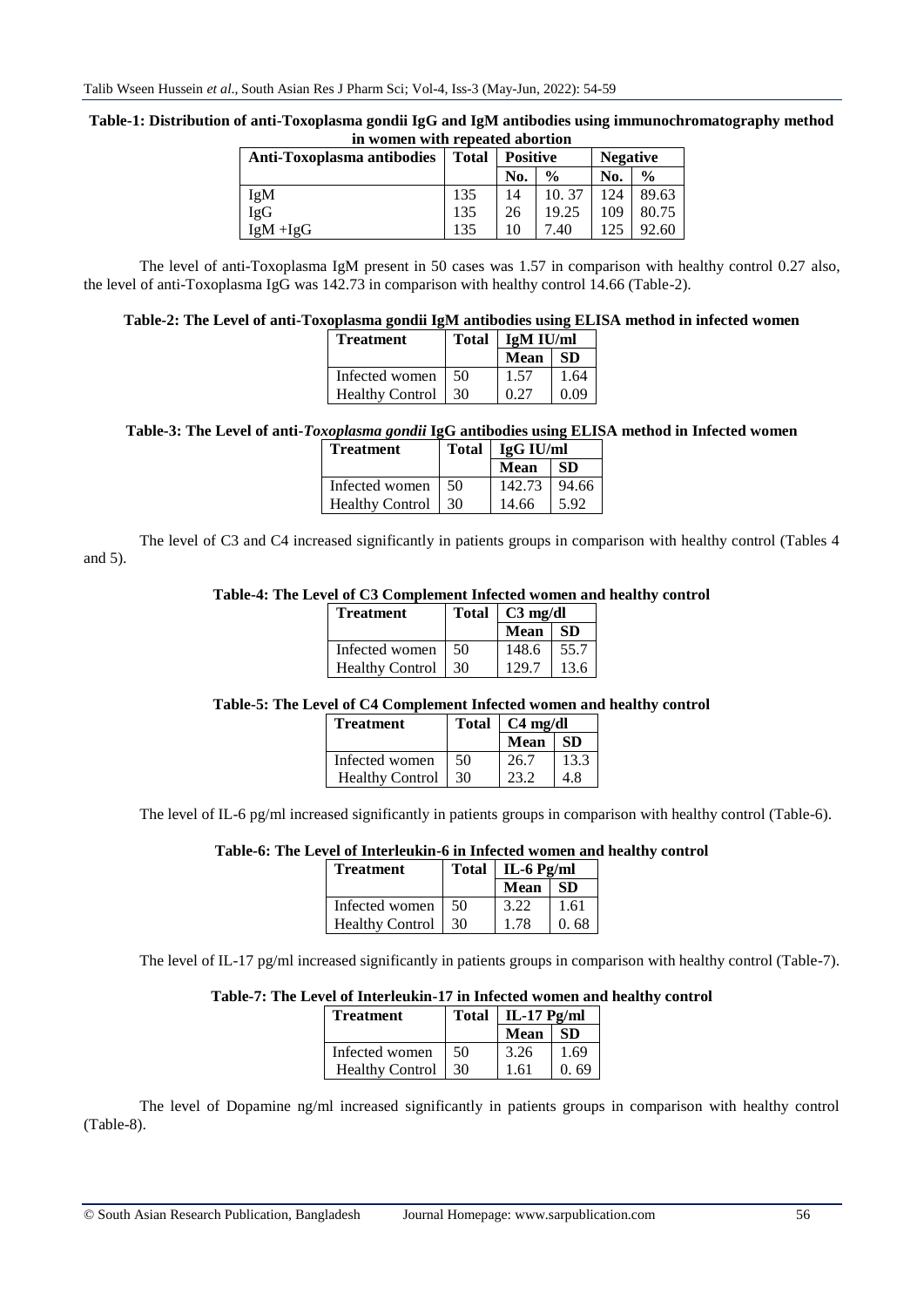| <b>Treatment</b> | Total | Dopamine ng/ml |           |  |
|------------------|-------|----------------|-----------|--|
|                  |       | Mean           | <b>SD</b> |  |
| Infected women   | 50    | 1.95           | 0.86      |  |
| healthy Control  | 30    | 1.03           | 0.33      |  |

**Table-8: The Level of Dopamine in Infected women and healthy control.**

# **DISCUSSION**

The majority of acquired infection in healthy individual are benign and either asymptomatic or with vague symptoms. About one-third of the world's population is estimated to carry Toxoplasma infection. There are large variations in prevalence and within different countries in humans [23]. The result indicated Anti –Toxoplasma IgG was 26 Cases while IgM was 14 cases in immunochromatography method (Table-1) while the level of anti-Toxoplasma IgG was (142.73) and IgM (1.57) by ELISA method (Table 2 & 3) in a general The prevalence of infection is related to several factors including nutritional habits, contact with soil, rural or urban settings and frequency of contact with domestic animals and climatic condition such as humidity and pregnancy [24]., The prevalence of anti- *T. gondii*  antibody observed in the study was in agreement with seroprevalence data from previous studies conducted in our country 66 (29.2%) from a survey carried out in Salah– Adden government on 226 pregnant women had Toxoplasmosis. Anti-*Toxoplasma* IgG was 59 (26.1%) of cases while IgM antibody was 7 (3.1%) of cases [24]. The increasing in level of C3 and C4 (Table 4  $\&$  5) may be contributed to the ability of the parasite to repair their membrane after the membrane attack complex of complement has been assembled on its surface and these factor may necessitate a high input of complement activity in order to cause cytolysis of the organism [25]. The increasing level of IL-6 (Table- 6) may be involved in early development of acute phase response, maintenance of hematopoi-esis [26] and immune barriers in ocular [27] as well as cerebral Toxoplasmosis [28]. It makes the NK cells to increment their cytotoxic activity and is also involved in the maturation of antibody secreting B lymphocytes and the differentiation of T lymphocytes [29]. Different immune cells such as MΦs, endothelial cells, monocytes, and fibroblasts are involved in the production of IL-6. This cytokine functions synergistically withmIL-1β and TNF-α. Hence, it is regarded as a remarkable pyrogenic factor mediating dominantly the production of hepatocyte based acute in- flammatory proteins [30]. The significant increasing level of IL-17 (Table-7) are secreted from Th17 cells. But a variety of immune cells including CD8+ and NK cells [31, 32]. also secrete IL17. It is an inflammatory cytokine that provides innate immunity from the recruitment of neutrophils [33] which make the host resistant against *T. gondii* infection [34]. A subset of CD4+ T cells has been identified which produces IL-6 , IL-17A, IL-17F, and TNF in response to IL -23 [35, 36]. The significant increasing level of dopamine (Table-8) may be due to ability of *T. gondii* infection as a risk factor for the development of schizophrenia and depression in humans. As *T. gondii* forms cysts that are located in various anatomical sites including the brain during a chronic infection, it is well placed anatomically to mediate these effects directly. The *T. gondii* genome is known to contain 2 aromatic amino acid hydroxylases that potentially could directly affect dopamine and/or serotonin biosynthesis [37].

# **CONCLUSION**

The result indicated presence of the anti-Toxoplasma IgG in 26 cases , Anti-Toxoplasma IgM in 14 cases and 10 in both out of 135 cases of aborted women with Toxoplasma in immunochromatography methods while the level of IgM 1.57 IU/ml and IgG 142.73. also, the result indicated significant increasing levels of IL-6 and IL-17 ,Complement and dopamine in patients sera in comparison with healthy control.

# **REFERENCES**

- 1. Navia, B. A., Petito, C. K., Gold, J. W., Cho, E. S., Jordan, B. D., & Price, R. W. (1986). Cerebral toxoplasmosis complicating the acquired immune deficiency syndrome: clinical and neuropathological findings in 27 patients. *Annals of neurology*, *19*(3), 224-238.
- 2. Pappas, G., Roussos, N., & Falagas, M. E. (2009). Toxoplasmosis snapshots: global status of Toxoplasma gondii seroprevalence and implications for pregnancy and congenital toxoplasmosis. *International journal for parasitology*, *39*(12), 1385-1394.
- 3. Dunay, I. R., DaMatta, R. A., Fux, B., Presti, R., Greco, S., Colonna, M., & Sibley, L. D. (2008). Gr1+ inflammatory monocytes are required for mucosal resistance to the pathogen Toxoplasma gondii. *Immunity*, *29*(2), 306-317.
- 4. Mordue, D. G., & Sibley, L. D. (2003). A novel population of Gr-1+-activated macrophages induced during acute toxoplasmosis. *Journal of leukocyte biology*, *74*(6), 1015-1025.
- 5. Bliss, S. K., Butcher, B. A., & Denkers, E. Y. (2000). Rapid recruitment of neutrophils containing prestored IL-12 during microbial infection. *The Journal of Immunology*, *165*(8), 4515-4521.
- 6. Tait, E. D., Jordan, K. A., Dupont, C. D., Harris, T. H., Gregg, B., Wilson, E. H., ... & Hunter, C. A. (2010). Virulence of Toxoplasma gondii is associated with distinct dendritic cell responses and reduced numbers of activated CD8+ T cells. *The Journal of Immunology*, *185*(3), 1502-1512.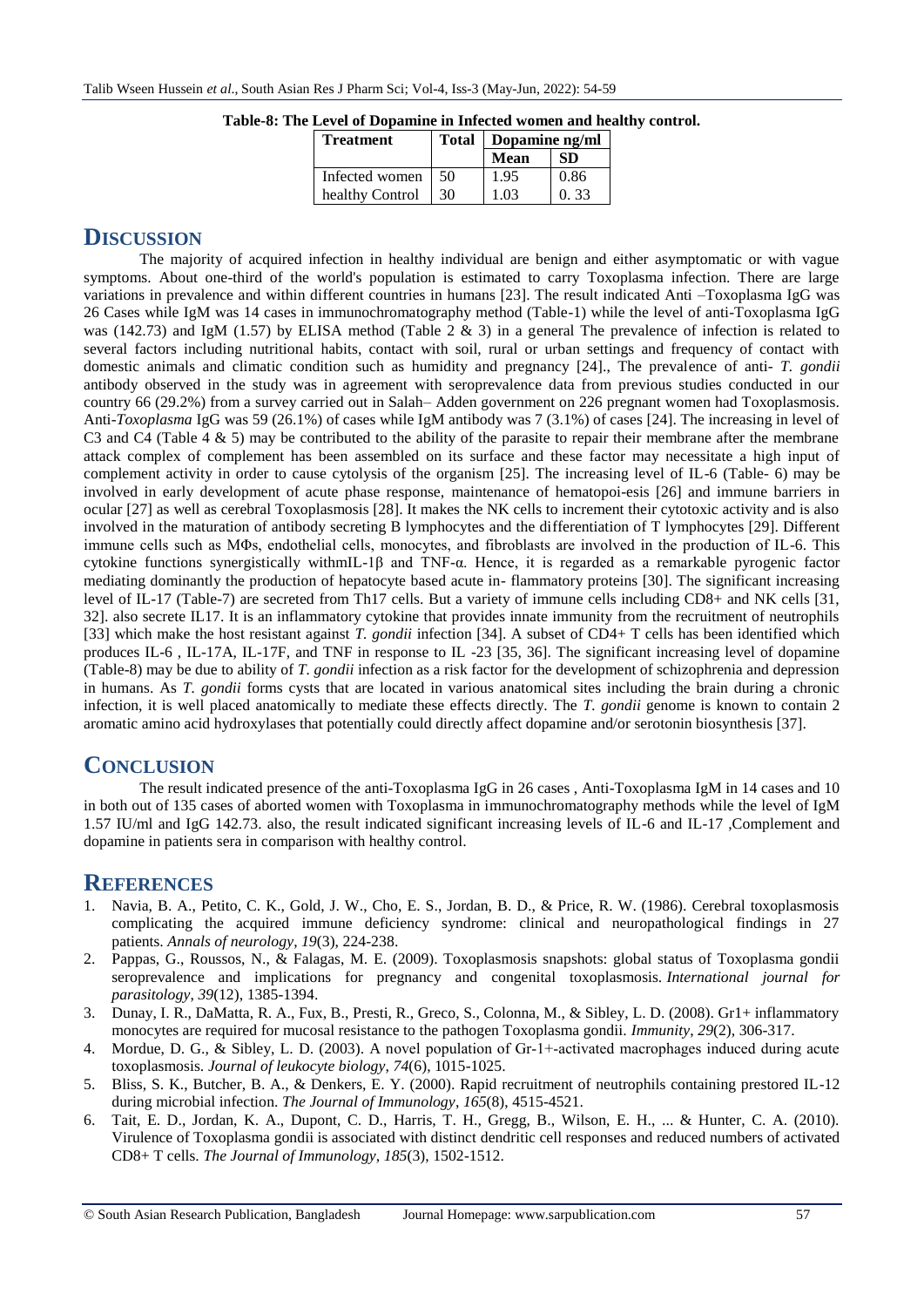- 7. Dunay, I. R., Fuchs, A., & Sibley, L. D. (2010). Inflammatory monocytes but not neutrophils are necessary to control infection with Toxoplasma gondii in mice. *Infection and immunity*, *78*(4), 1564-1570.
- 8. Del Rio, L., Bennouna, S., Salinas, J., & Denkers, E. Y. (2001). CXCR2 deficiency confers impaired neutrophil recruitment and increased susceptibility during Toxoplasma gondii infection. *The Journal of Immunology*, *167*(11), 6503-6509.
- 9. Liu, C. H., Fan, Y. T., Dias, A., Esper, L., Corn, R. A., Bafica, A., ... & Aliberti, J. (2006). Cutting edge: dendritic cells are essential for in vivo IL-12 production and development of resistance against Toxoplasma gondii infection in mice. *The Journal of Immunology*, *177*(1), 31-35.
- 10. Gazzinelli, R. T., Hieny, S., Wynn, T. A., Wolf, S., & Sher, A. (1993). Interleukin 12 is required for the Tlymphocyte-independent induction of interferon gamma by an intracellular parasite and induces resistance in T-celldeficient hosts. *Proceedings of the National Academy of Sciences*, *90*(13), 6115-6119.
- 11. Hunter, C. A., Subauste, C. S., Van Cleave, V. H., & Remington, J. S. (1994). Production of gamma interferon by natural killer cells from Toxoplasma gondii-infected SCID mice: regulation by interleukin-10, interleukin-12, and tumor necrosis factor alpha. *Infection and immunity*, *62*(7), 2818-2824.
- 12. Gazzinelli, R. T., Wysocka, M., Hayashi, S., Denkers, E. Y., Hieny, S., Caspar, P., ... & Sher, A. (1994). Parasiteinduced IL-12 stimulates early IFN-gamma synthesis and resistance during acute infection with Toxoplasma gondii. *The Journal of Immunology*, *153*(6), 2533-2543.
- 13. Suzuki, Y., Orellana, M. A., Schreiber, R. D., & Remington, J. S. (1988). Interferon-γ: the major mediator of resistance against Toxoplasma gondii. *Science*, *240*(4851), 516-518.
- 14. Bliss, S. K., Marshall, A. J., Zhang, Y., & Denkers, E. Y. (1999). Human polymorphonuclear leukocytes produce IL-12, TNF-α, and the chemokines macrophage-inflammatory protein-1α and-1β in response to Toxoplasma gondii antigens. *The Journal of Immunology*, *162*(12), 7369-7375.
- 15. Bliss, S. K., Gavrilescu, L. C., Alcaraz, A., & Denkers, E. Y. (2001). Neutrophil depletion during Toxoplasma gondii infection leads to impaired immunity and lethal systemic pathology. *Infection and immunity*, *69*(8), 4898- 4905.
- 16. Johnson, L. L., VanderVegt, F. P., & Havell, E. A. (1993). Gamma interferon-dependent temporary resistance to acute Toxoplasma gondii infection independent of CD4+ or CD8+ lymphocytes. *Infection and immunity*, *61*(12), 5174-5180.
- 17. Sher, A., Oswald, I. P., Hieny, S., & Gazzinelli, R. T. (1993). Toxoplasma gondii induces a T-independent IFNgamma response in natural killer cells that requires both adherent accessory cells and tumor necrosis factoralpha. *The Journal of Immunology*, *150*(9), 3982-3989.
- 18. Denkers, E. Y., Gazzinelli, R. T., Martin, D., & Sher, A. (1993). Emergence of NK1. 1+ cells as effectors of IFNgamma dependent immunity to Toxoplasma gondii in MHC class I-deficient mice. *The Journal of experimental medicine*, *178*(5), 1465-1472.
- 19. Hauser Jr, W. E., Sharma, S. D., & Remington, J. S. (1982). Natural killer cells induced by acute and chronic toxoplasma infection. *Cellular immunology*, *69*(2), 330-346.
- 20. Kang, H., & Suzuki, Y. (2001). Requirement of non-T cells that produce gamma interferon for prevention of reactivation of Toxoplasma gondii infection in the brain. *Infection and immunity*, *69*(5), 2920-2927.
- 21. Combe, C. L., Curiel, T. J., Moretto, M. M., & Khan, I. A. (2005). NK cells help to induce CD8+-T-cell immunity against Toxoplasma gondii in the absence of CD4+ T cells. *Infection and immunity*, *73*(8), 4913-4921.
- 22. Mancini, H. S., Carbonara, A. O., & Heremans, J. F. (1956). Immunochemistry, 2, 23521.
- 23. Torda, A. (2001). Toxoplasmosis: are cats really the source?. *Australian Family Physician*, *30*(8), 743-747.
- 24. ADdory, A. Z. R. A. (2011). Seroepidemiological study of Toxoplasmosis among pregnant women in Salah–Adden government. *Tikrit Medical Journal*, *17*(1), 64-73.
- 25. Shani, W. S., Bushra, H. S., & Nabel, E. W. (2012). Levels of Immunoglobulins and complements in sera of patients with toxoplasmosis. *Basrah Journal of Scienec (B) Vol*, *30*(1), 72-77.
- 26. Akira, S., Taga, T., & Kishimoto, T. (1993). Interleukin-6 in biology and medicine. *Advances in immunology*, *54*, 1- 78.
- 27. Lyons, R. E., Anthony, J. P., Ferguson, D. J. P., Byrne, N., Alexander, J., Roberts, F., & Roberts, C. W. (2001). Immunological studies of chronic ocular toxoplasmosis: up-regulation of major histocompatibility complex class I and transforming growth factor β and a protective role for interleukin-6. *Infection and immunity*, *69*(4), 2589-2595.
- 28. Suzuki, Y., Yang, Q., Conley, F. K., Abrams, J. S., & Remington, J. S. (1994). Antibody against interleukin-6 reduces inflammation and numbers of cysts in brains of mice with toxoplasmic encephalitis. *Infection and immunity*, *62*(7), 2773-2778.
- 29. Filisetti, D., & Candolfi, E. (2004). Immune response to Toxoplasma gondii. *Ann Ist Super Sanita*, *40*(1), 71-80.
- 30. Lockhart, E., Green, A. M., & Flynn, J. L. (2006). IL-17 production is dominated by γδ T cells rather than CD4 T cells during Mycobacterium tuberculosis infection. *The Journal of Immunology*, *177*(7), 4662-4669.
- 31. Michel, M. L., Keller, A. C., Paget, C., Fujio, M., Trottein, F., Savage, P. B., ... & Leite-de-Moraes, M. C. (2007). Identification of an IL-17–producing NK1. 1neg iNKT cell population involved in airway neutrophilia. *The Journal of experimental medicine*, *204*(5), 995-1001.